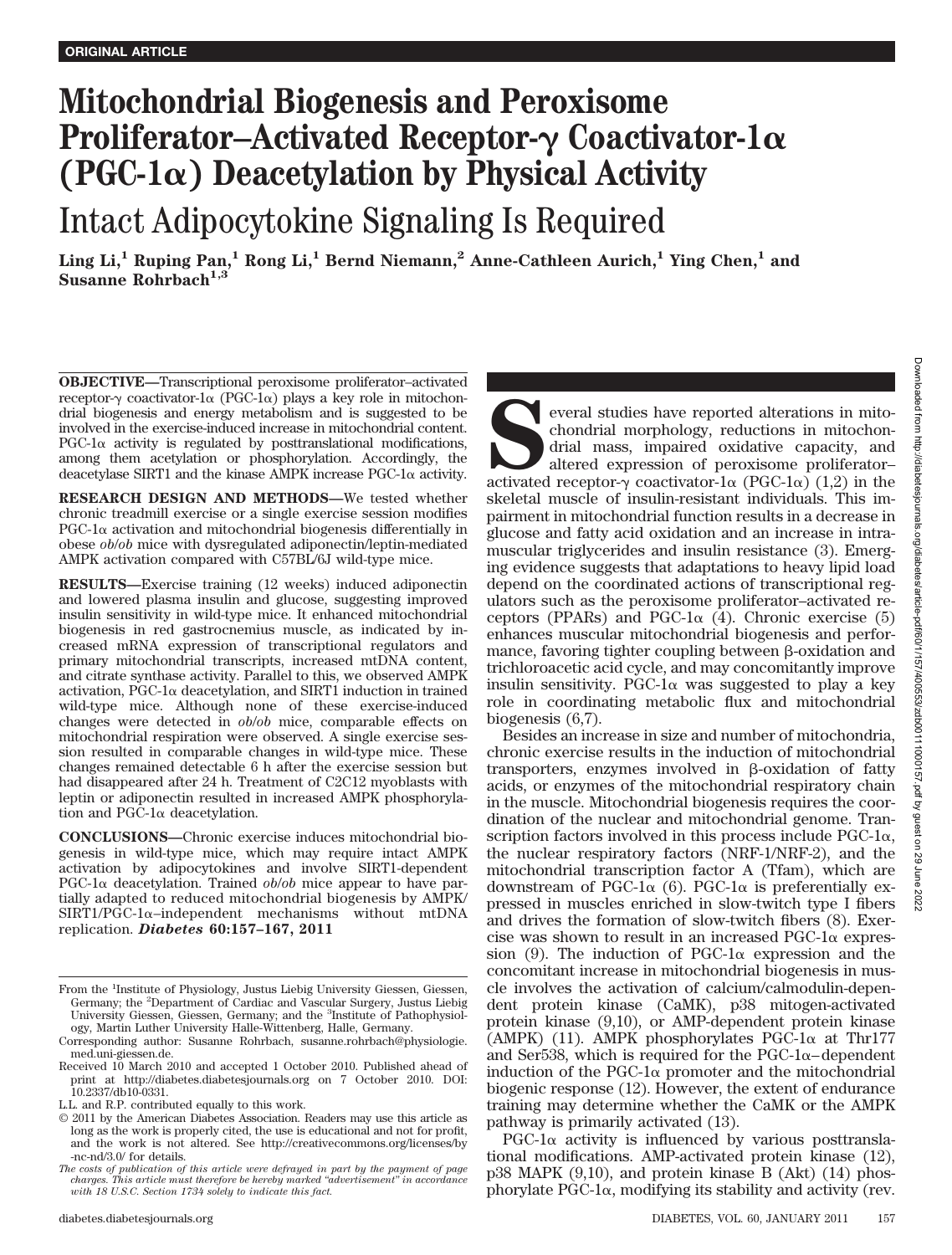in 15). Besides these phosphorylation sites,  $PGC-1\alpha$  contains multiple distinct acetylation sites. PGC-1 $\alpha$  deacetylation has been demonstrated to occur via SIRT1 in vitro as well as in vivo during fasting (7,16) and can be mimicked by resveratrol (17). Furthermore, an exerciseinduced increase in SIRT1 activity has been described in both heart and adipose tissue (18). Recently, a reduced  $PGC-1\alpha$  acetylation was described after a single session of exercise (19). In addition, the mechanisms underlying the interaction between PGC-1 $\alpha$  deacetylation by SIRT1 and  $PGC-1\alpha$  phosphorylation by AMPK have been investigated in detail (19).

However, the effects of chronic exercise on AMPKinduced and SIRT1-mediated deacetylation of PGC-1 $\alpha$ have not been investigated so far. Exercise is associated with an intermittent increase in muscular AMP content during the replenishing of cellular ATP and can thus result in the activation of AMPK by a repetitive increase in intracellular AMP-to-ATP ratio (20). The posttranslational modifications of PGC-1 $\alpha$  induced by fasting (7,16,21), high-fat diet (21), or physical activity (19) may contribute to changes in mitochondrial function, energy metabolism, and insulin sensitivity. Because of the major role of  $PGC-1\alpha$  in the control of both energy metabolism and insulin sensitivity, it is seen as a candidate factor in the etiology of type 2 diabetes and a drug target for its therapy.

Leptin  $(22)$  and adiponectin  $(23,24)$  have both been shown to activate AMPK and may thus promote mitochondrial biogenesis. Adiponectin directly improves mitochondrial function, increases the number of mitochondria, and exerts antidiabetic effects (24). Leptin deficiency on the other hand is associated with impaired mitochondria (25). Furthermore, *ob*/*ob* mice with premature obesity show lower levels of circulating adiponectin (26) and reduced muscle AMPK phosphorylation (27) compared with wildtype mice.

Therefore, the purpose of the present study was to investigate the influence of impaired adipokine-related AMPK activation on exercise-mediated effects on mitochondrial function and biogenesis in the skeletal muscle of *ob*/*ob* mice with early-onset obesity in comparison to wild-type mice. In addition, we tried to define the influence of physical activity on PGC-1 $\alpha$  acetylation as a putatively important determinant of mitochondrial biogenesis.

#### **RESEARCH DESIGN AND METHODS**

**Animals and exercise protocol.** Mice heterozygous for the obese spontaneous mutation (*Lepob* commonly referred to as *ob*) on a C57BL/6J background were purchased from Jackson Laboratories. Animals were housed in an environmentally controlled laboratory with a 12-h/12-h light–dark cycle with two to four mice in each cage. Age-matched male *ob*/*ob* mice and the corresponding littermates (wild-type mice on a C57BL/6J background) were randomly assigned to the sedentary control group  $(C, n = 6$  per group) or the training group (T,  $n = 6$  per group). Treadmill exercise training on an Exer  $3/6$ treadmill (equipped with a stimulus assembly; Columbus Instruments) started at age 10–12 weeks. We tested critical speed in both mouse strains at the age of 10–12 weeks in a pilot experiment. Critical speed during involuntary treadmill exercise performance in C57BL/6J mice, as used here in the present study, has been shown to be low compared with other commonly used mouse strains (28,29). Although voluntary exercise avoids some of the stressful factors related to forced training, we used treadmill exercise, since *ob*/*ob* mice are very resistant to spontaneous running. Running speed was lowest in the *ob*/*ob* mice and was therefore adjusted in both mouse strains according to the critical speed determined for the *ob*/*ob* mice. The highest speed tolerated by the *ob*/*ob* mice was 15 m/min. This maximum speed was therefore used in the wild-type mice as well. Pilot experiments also showed that exhaustion in both mouse strains occurred after  $\sim$  60–70 min at this speed. Two weeks before the experimental period, the treadmill speed was gradually increased from 5 to 15 m/min and 10% incline. During the following 12 weeks, a 10-min warming up

at 10 m/min was followed by 60 min exercise at a speed of 15 m/min and a 10-min cool down at a speed of 10 m/min (5 days weekly). Concurrently, matched untrained mice maintained familiarity with the treadmill (5 m/min, 0 degrees incline, 15-min duration, three times/week).

For measurement of fasting serum parameters 24 h after the last exercise, food was withdrawn for 12 h before death by cervical dislocation. Muscles were removed 24 h after the last exercise session, dissected, and stored in liquid nitrogen if not otherwise stated. Blood was drawn by aortic puncture at that time.

To investigate whether the changes observed after chronic exercise can be mimicked by a single bout of exercise, we performed additional experiments in a subset of C57BL/6J and *ob*/*ob* mice. Animals were acclimatized to the treadmill before the running test. For the habituation, mice were run at 10 m/min for 15 min on the day before the test. For the actual test, the speed was gradually increased from 5 to 15 m/min and a 10% incline. Mice were run until exhaustion, which was assumed when mice received more than five shocks in a 2-min interval. Average running distance was  $1,050 \pm 69$  m in C57BL/6J mice and 989  $\pm$  93m in *ob/ob* mice. Mice were either killed 6 or 24 h after the exercise test ( $n = 6$  per group). Nonexercising C57BL/6J and  $ob/ob$  mice served as the respective control groups ( $n = 6$  per group). The protocols were approved by the Animal Care and Use Committee of the Martin Luther University Halle-Wittenberg.

**Tissue sampling.** Mouse gastrocnemius muscle is a heterogeneous tissue (30). To avoid this problem, we carefully dissected the gastrocnemius muscle before analyses by respirometric measurements or before freezing in small aliquots in liquid nitrogen (for gene expression analyses as well as enzymatic measurements) and used only the deep red portion. Although fiber composition of the deep red portion of gastrocnemius muscle was not evaluated in the present study, it can be distinguished macroscopically from the white portion. There are data on gastrocnemius fiber composition from rats available in the literature (31), showing a clear difference between the deep-red and the superficial-white portion of the muscle.

**RNA and DNA extraction.** Total RNA was isolated from frozen tissue (deep-red portion of the gastrocnemius muscle) by guanidine thiocyanate/ cesium chloride centrifugation. Integrity and quality of the RNA was confirmed by agarose gel electrophoresis, and the concentration was determined by measuring ultraviolet absorption. DNA isolation was performed with the Puregene DNA isolation kit (Biozym).

**Real-time PCR.** Reverse transcription of RNA samples (500 ng total RNA) was carried out for 30 min at 42°C using the SuperScript III First-Strand cDNA Synthesis Kit (Invitrogen). Real-time PCR (primer sequences, Table 1) and data analysis were performed using the Mx3000P Multiplex Quantitative PCR System (Stratagene) as described previously (32). 18S rRNA expression was not affected by any of the interventions and was therefore used as a housekeeping gene. All data of mRNA are given as relative units of 18S rRNA concentrations (18S rRNA control kit, Yakima Yellow-Eclipse Dark Quencher; Eurogentec). The relative copy number of mtDNA per diploid nuclear genome was measured as described previously (33) using a fragment of mtDNA and a fragment of  $\beta$ -globin.

**Western blotting and immunoprecipitation.** Protein samples from frozen tissue (deep-red portion of the gastrocnemius muscle) were prepared as described previously  $(32)$ . A total of 50  $\mu$ g protein was separated by SDS-PAGE gel and immunoblotted with antibodies directed against SIRT1 (1:2,000; Upstate), PGC-1α (1:1,000; Santa Cruz), phospho-AMPK (Thr172, 1:1,000) and phospho-acetyl CoA carboxylase (Ser79, 1:1,000; both Cell Signaling Technology), and GAPDH (1:3,000; Abcam). After incubation with peroxidase-conjugated secondary antibody (1:10,000), blots were subjected to the enhanced chemiluminescent detection method (Amersham) and exposed to a film. PGC-1 $\alpha$  protein expression was calculated from both bands observed on Western blots.

To obtain protein extracts from tissue samples for immunoprecipitation, 50 mg frozen tissue was rapidly homogenized in  $250 \mu l$  cold lysis buffer  $(25$ mmol/l Tris HCl, pH 7.9, 5 mmol/l  $MgCl<sub>2</sub>$ , 10% glycerol, 100 mmol/l KCl, 1% NP40, 0.3 mmol/l dithiothreitol, protease/phosphatase inhibitor cocktail, 10 mmol/l nicotinamide, and 1  $\upmu \text{mol}/\text{l}$  Trichostatin A (TSA) with a Precellys  $24$ Homogenizer (Peqlab), sonicated, and separated by centrifugation. A total of 1,000  $\mu$ g protein from muscle samples were used for immunoprecipitation. Extracts were diluted with two volumes PBS and incubated with anti-PGC-1 $\alpha$ antibody (1  $\mu$ g antibody/250  $\mu$ g total protein; Santa Cruz) rotating at 4°C overnight. Immunoprecipitates were then further incubated with protein A/G agarose (Santa Cruz) at 4°C. The beads were collected by centrifugation and washed with PBS. After the final wash, the samples were dissolved in  $2 \times$  SDS sample buffer and boiled. The immunoprecipitates were then separated by SDS-PAGE and immunoblotted using an acetyl-lysine antibody (1:1,000; Cell Signaling Technology) and anti-PGC-1 $\alpha$  antibody, respectively.

**Preparation of skinned fibers and respirometric measurements.** Immediately before oxygraphic measurements, the muscular fibers (deep-red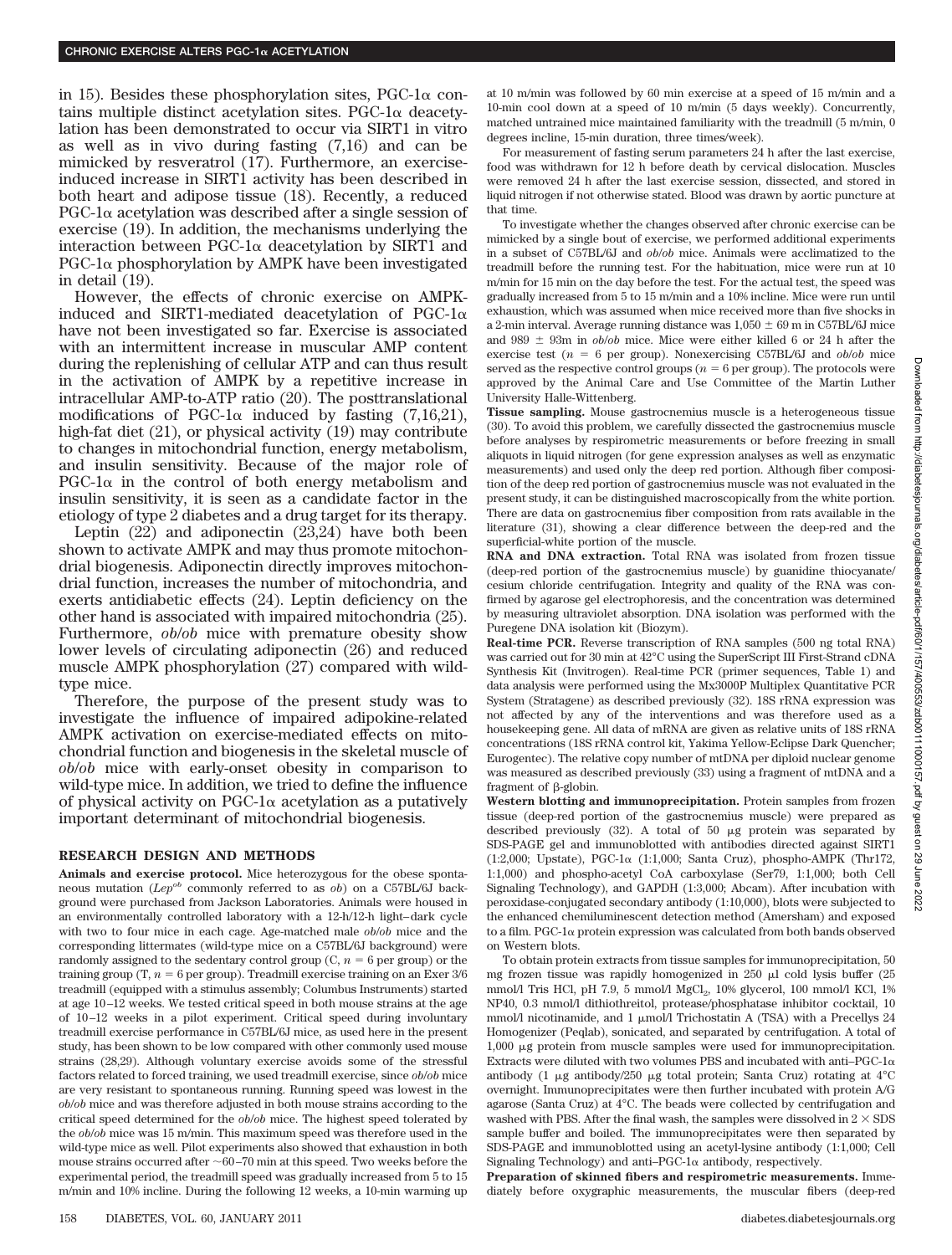TABLE 1 Primer sequences

|                 | GenBank<br>accession<br>number | Forward primer             | Reverse primer          |
|-----------------|--------------------------------|----------------------------|-------------------------|
| COX III         | AY999076                       | CGTGAAGGAACCTACCAAGG       | ATTCCTGTTGGAGGTCAGCA    |
| Cytochrome b    | AY999076                       | CCCTAGCAATCGTTCACCTC       | TCTGGGTCTCCTAGTATGTCTGG |
| $\beta$ -Globin | NM 008220                      | TGGGTAATCCCAAGGTGAAG       | TTCTCAGGATCCACATGCAG    |
| Mitofusin-2     | NM 133201                      | GGGGCCTACATCCAAGAGA        | AAAAAGCCACCTTCATGTGC    |
| ND <sub>5</sub> | AY999076                       | ACCAGCATTCCAGTCCTCAC       | ATGGGTGTAATGCGGTGAAT    |
| NRF-1           | BC005410                       | GCACCTTTGGAGAATGTGGT       | GGGTCATTTTGTCCACAGAGA   |
| NRF-2           | U <sub>20532</sub>             | <b>CCAGCTACTCCCAGGTTGC</b> | CCTGATGAGGGGCAGTGA      |
| $PGC-1\alpha$   | NM 00894                       | AAACTTGCTAGCGGTCCTCA       | TGGCTGGTGCCAGTAAGAG     |
| <b>PEPCK</b>    | NM 011044                      | AGTGCCCATCCCCAAAACT        | CACCACATAGGGCGAGTCTG    |
| SIRT1           | NM 019812                      | AAAGGAATTGGTTCATTTATCAGAG  | TTGTGGTTTTTCTTCCACACA   |
| Tfam            | NM 009360                      | CCTTCGATTTTCCACAGAACA      | GCTCACAGCTTCTTTGTATGCTT |
| <b>CDS</b>      | NM 173370                      | TGTTCCCATATCAAGCGTCA       | GGCTCACACTCTGTCACGAA    |
| <b>PGPS</b>     | NM 133757                      | CGACCTCAAGGTCTCCATTC       | GTTTGCACCACTCAGGATGA    |
| <b>CLS</b>      | NM 025646                      | ATCAGCTTTGGGAAGTGCTC       | ACCTTGCTGATGAATGTTGGT   |
| <b>MLCL AT</b>  | NM 001081071                   | CCCAAGAACCACTGGCTTTA       | TTTCTTCCCACCTTCTGTGG    |
| Tafazzin        | NM 181516                      | CTGGGGGATCCTAAAACTCC       | AGCGCAGGAACTCAGAACTC    |

portion of the gastrocnemius muscle) were permeabilized 30 min with saponin. After removal of saponin and adenine nucleotides, the measurements were performed on an OROBOROS oxygraph at 30°C in incubation medium (75 mmol/l mannitol, 25 mmol/l sucrose, 100 mmol/l KCl, 10 mmol/l  $KH_{2}PO_{4}$ , 0.5 mmol/l EDTA, 5 mmol/l MgCl<sub>2</sub>, 20 mmol/l Tris-HCl, and 1 mg/ml BSA) using different substrates: 10 mmol/l pyruvate  $+$  2 mmol/l malate and 10 mmol/l succinate  $+5 \mu$ mol/l rotenone. The weight-specific oxygen consumption was calculated as the time derivative of the oxygen concentration (DATGRAPH Analysis software, OROBOROS).

**Determination of enzyme activities.** Small pieces of frozen tissue (deepred portion of the gastrocnemius muscle) were homogenized in a solution containing 50 mmol/l Tris buffer (pH 7.5), 100 mmol/l potassium chloride, 5 mmol/l MgCl<sub>2</sub>, and 1 mmol/l EDTA using a glass/glass homogenizer. Enzyme activities were referenced to the activity of the mitochondrial marker enzyme citrate synthase. The activity of complex I, complex I + III, complex II + III, complex III, complex II, and complex IV were performed as described previously (34) using a Cary 50 spectrophotometer (Varian GmbH, Darmstadt, Germany).

Serum analyses. Serum adiponectin, leptin, tumor necrosis factor  $(TNF)$ - $\alpha$ , and insulin were measured by using commercial enzyme-linked immunosorbent assays (Mouse/Rat Adiponectin ELISA kit, B-Bridge International; Mouse/Rat Leptin ELISA kit, BioVendor; Mouse TNF-α ELISA kit, Raybiotech; Mouse Insulin ELISA, Mercodia). Serum values for glucose were determined with a Glucose Assay Kit (BioCat). Triglycerides were measured using a commercial kit (GPO Trinder; Sigma). Blood lactate concentration was determined three times in all mice: at the beginning of the chronic exercise, after 6 weeks of exercise, and at the end of the last session. Blood was collected from the tip of the tail for this purpose immediately after the end of the session, and lactate was measured with an enzymatic Lactate Assay Kit (BioCat).

**Cell culture.** C2C12 myoblasts were cultured in Dulbecco's modified Eagle medium supplemented with 10% FBS, 2 mmol/l L-glutamine, 100 U/ml penicillin, and 100  $\mu$ g/ml streptomycin (all PAA) in 5% CO<sub>2</sub> at 37°C in a humidified chamber. Cells were treated with 25, 50, 100, or 200 ng/ml of mouse recombinant leptin (BioVendor) or 500 ng/ml of mouse recombinant adiponectin (BioVendor) for 24 h.

**Plasmid construction and transfection.** The cDNA of PGC- $1\alpha$  (GenBank accession number NM\_013261) was amplified by PfuUltra II Fusion HS DNA Polymerase (Stratagene). PCR products were subcloned into pcDNA3.1 (Invitrogen). Site-directed mutations at Thr177 and Ser538 in PGC-1 $\alpha$  were introduced by a PCR-based strategy with the QuikChange site-directed mutagenesis kit (Stratagene). Plasmid DNA preparation was performed with the Midi Plasmid Kit (Qiagen). One day before transfection, C2C12 myoblasts were seeded at a density of  $5 \times 10^5$  cells per well on a six-well dish. DNA transfection was carried out by liposome-mediated transfection using  $2 \mu$ g plasmid (pcDNA3.1, pcDNA3.1 PGC-1α, pcDNA3.1 PGC1α ΔThr177/ΔSer538) and Lipofectamine 2000 (Invitrogen) as the transfection reagent according to the manufacturer's instructions. The next day, cell culture medium was changed, and cells were left untreated or stimulated with adiponectin (Bio-Vendor) for 24 h. C2C12 myoblasts transfected with the empty plasmid (pcDNA3.1) were treated accordingly and served as an internal control for the effects of adiponectin on AMPK activation and  $PGC-1\alpha$  deacetylation. Cells were harvested 48 h after transfection.

**Statistical analysis.** All values are expressed as mean  $\pm$  SEM. Statistical analysis of differences observed between numeric parameters of all groups was performed by one-way ANOVA using an all pair-wise multiple comparison procedure (Tukey test). Statistical significance was accepted at the level of  $P < 0.05$ .

## **RESULTS**

**Systemic effects of chronic exercise.** Throughout the study, the body weight was higher in *ob*/*ob* mice than in C57BL/6J wild-type mice (Fig. 1). The chronic exercise did not result in less weight gain in any of the trained groups (Fig. 1). Furthermore, chronic exercise did not result in significant changes in epididymal fat pads (C57BL/6: 320 mg  $\pm$  26; *ob/ob*: 1,120 mg  $\pm$  189, *P* < 0.001).

After the first exercise session, blood lactate in both strains showed an increase compared with the respective



**FIG. 1. Body weight before and after 3 months of chronic exercise. Black columns: C57BL/6J wild-type mice (12 controls [C], 12 trained animals [T]); gray columns:** *ob***/***ob* **mice (6 controls, 6 trained animals). Results obtained from the trained mice are depicted with hatched columns. All data are mean SEM. \*\*\****P* **< 0.001.**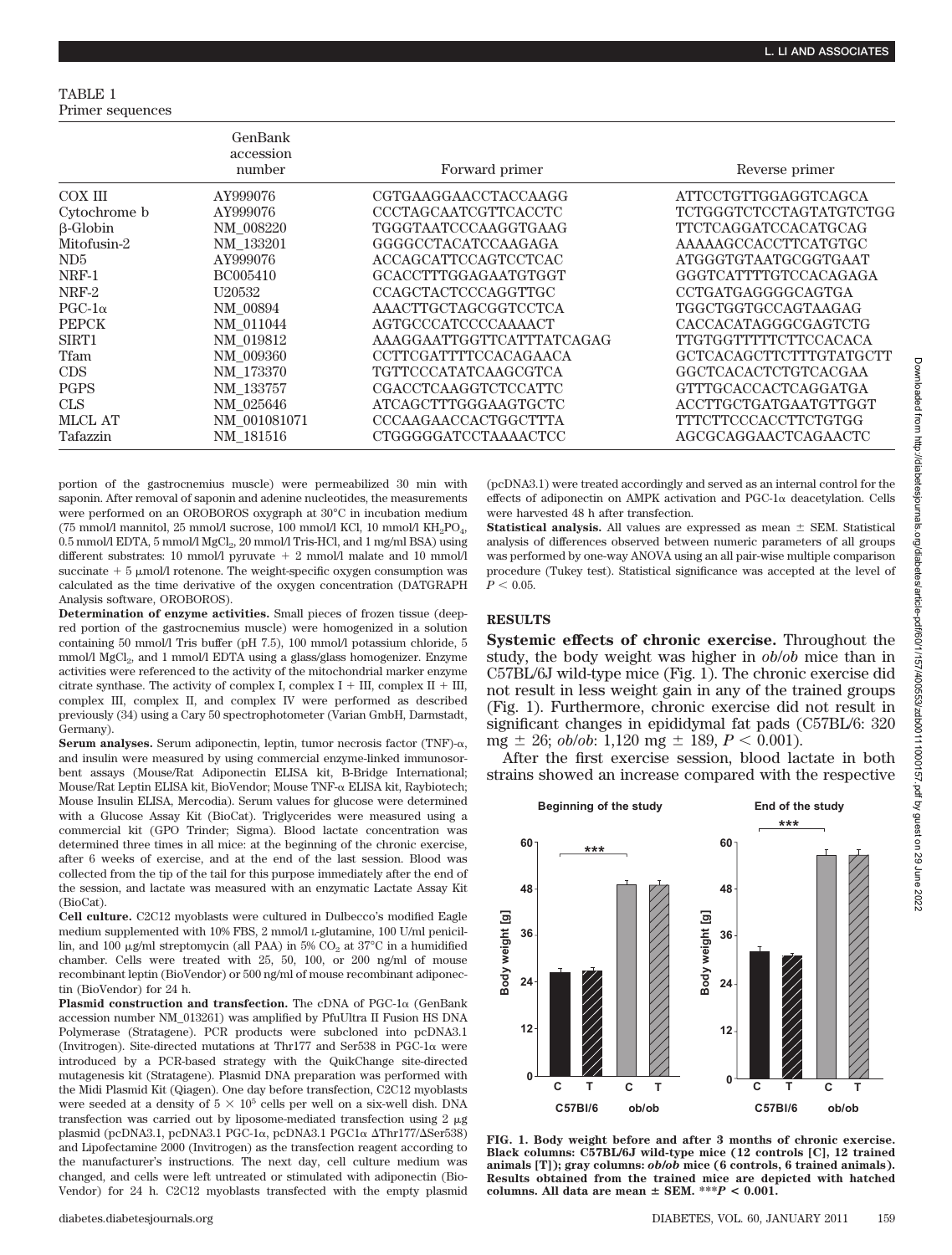|                          | C57BL/6J            |                    | ob/ob              |                    |
|--------------------------|---------------------|--------------------|--------------------|--------------------|
|                          | Control             | Training           | Control            | <b>Training</b>    |
| Glucose (mmol/l)         | $6.72 \pm 0.54$     | $4.52 \pm 0.62^*$  | $15.26 \pm 0.98$   | $12.23 \pm 0.95^*$ |
| Insulin $(ng/ml)$        | $1.55 \pm 0.39$     | $0.51 \pm 0.15^*$  | $10.24 \pm 0.65$ ‡ | $10.26 \pm 0.42$   |
| Leptin $(pg/ml)$         | $1,427.6 \pm 242.1$ | $328.8 \pm 52.5^*$ | $43.6 \pm 9.6$ §   | $36.3 \pm 8.9$     |
| Adiponectin $(\mu g/ml)$ | $17.8 \pm 0.8$      | $34.4 \pm 1.7^*$   | $8.1 \pm 0.5$ †    | $8.7 \pm 1.3$      |
| Triglycerides (mg/dl)    | $79.7 \pm 14.4$     | $61.2 \pm 9.5$     | $177.5 \pm 18.7^+$ | $156.9 \pm 24.4$   |
| Lactate (mmol)           | $3.79 \pm 0.41$     | $4.52 \pm 0.30$    | $3.81 \pm 0.78$    | $4.92 \pm 0.22$    |
| TNF- $\alpha$ (pg/ml)    | $23.6 \pm 1.4$      | $24.9 \pm 0.9$     | $86.2 \pm 2.5$ ‡   | $79.2 \pm 2.1$     |

TABLE 2

Serum/blood parameters at the end of the study

 $*P < 0.05$  vs. respective control;  $\dagger P < 0.05$ ,  $\ddagger P < 0.01$ ,  $\S P < 0.001$  vs. C57BL/6J controls.

control mice (C57BL/6J:  $3.69 \pm 0.48$  vs.  $5.15 \pm 0.43$ ,  $P \leq$ 0.05; *ob/ob*: 3.86  $\pm$  0.64 vs. 6.16  $\pm$  0.52, *P* < 0.01). After 6 weeks of chronic exercise, blood lactate concentration in the trained C57BL/6J mice was no longer different from the respective control mice (not shown). Blood lactate in trained *ob*/*ob* mice had decreased but remained higher than in the untrained *ob/ob* mice (3.84  $\pm$  0.35 vs. 5.06  $\pm$  $0.73, P < 0.05$ . After 12 weeks of chronic exercise, blood lactate levels were comparable between the groups (Table 2) and did not reveal a statistically significant difference compared with the respective untrained mice.

Glucose, insulin, and leptin serum levels demonstrated a significant reduction together with a strong induction of serum adiponectin in wild-type mice in response to chronic exercise (Table 2), indicating a change in insulin sensitivity in these animals. None of the serum parameters except for minor changes in serum glucose was altered in trained compared with untrained *ob*/*ob* mice (Table 2), pointing to the major impact of the deficient leptin on whole-body metabolism. Furthermore, *ob*/*ob* mice had higher serum TNF levels than wild-type mice, and these were not altered after chronic exercise (Table 2).

**Influence of chronic exercise on skeletal muscle mitochondrial biogenesis.** The mRNA expression of *ND5* (complex I), cytochrome b (*CYTB*, complex III), *COX III* (complex IV), and the PGC-1 $\alpha$ -dependent gluconeogenic gene *PEPCK* (phosphoenolpyruvate carboxykinase) was higher in wild-type mice but not in *ob*/*ob* mice after 3 months of chronic exercise (Fig. 2*A* and *B*). Furthermore, exercise increased citrate synthase activity in wild-type mice (Fig. 2*C*), suggesting a higher mitochondrial density. This was not observed in *ob*/*ob* mice in response to chronic exercise (Fig. 2*C*). Accordingly, no significant change in mtDNA content was observed in the *ob*/*ob* mice (Fig. 2*C*), whereas an  $\sim$ 40% increase occurred in the wild-type mice (Fig. 2*C*). Similarly, we observed a mild induction of *NRF-1* (Fig. 3*A*) and *Tfam* mRNA (Fig. 3*D*) in wild-type mice but not in *ob*/*ob* mice. *NRF-2* mRNA (Fig. 3*B*) was not altered in any of the two groups. Mitofusin-2 (*MFN2*) mRNA, which may be involved in  $PGC-1\alpha$ -independent mechanisms during mitochondrial turnover and assembly (mitochondrial fusion and fission), was not different among the groups or in response to chronic exercise (Fig. 3*C*). The expression of *PGC-1* $\alpha$  mRNA was doubled only in wild-type mice, whereas  $PGC-1\alpha$  protein was not significantly altered in any of the groups (Fig. 4*A* and *B*). Acetylation status of PGC-1 $\alpha$  was analyzed, since it has a major impact on PGC-1 $\alpha$  activity/stability and was shown to be altered in response to low nutrient conditions (7,16). As shown in Fig.  $4C$  and *D*, PGC-1 $\alpha$  acetylation was significantly reduced in trained wild-type mice, whereas

*ob*/*ob* mice showed no difference between the two treatment groups (Fig. 4*C* and *D*). Accordingly, the deacetylase  $SIRT1$ , which specifically deacetylates PGC-1 $\alpha$  in vivo and in vitro, was induced in these mice but not in *ob*/*ob* mice (Fig. 5) after chronic exercise.

Besides  $PGC-1\alpha$  deacetylation at various lysines by SIRT1, phosphorylation of PGC-1 $\alpha$  by AMPK at residues Thr177 and Ser538 was suggested to result in a more active protein (15). Both mechanisms have been described to occur in response to exercise and contribute to traininginduced changes in mitochondrial biogenesis (11,19). Indeed, chronic exercise resulted in AMPK activation and increased phosphorylation of acetyl-CoA carboxylase in wild-type mice (Fig. 5). Phosphorylation of AMPK or ACC was, however, not altered in *ob*/*ob* mice after exercise (Fig. 5). Even when muscles were harvested and analyzed shortly after the last training session (30 min, 2 h) to identify short-lived effects, no change in AMPK activation or PGC-1 $\alpha$  expression/acetylation was observed in the *ob*/*ob* mice (not shown). The protein expression of  $\alpha$ -AMPK (Fig. 5),  $\alpha$ -1 or  $\alpha$ -2 AMPK (not shown), was not altered by treadmill exercise in any of the groups. A single session of exhaustive exercise was sufficient to reduce  $PGC-1\alpha$  acetylation, increase AMPK phosphorylation, and increase *ND5* and *CYTB* mRNA expression in wild-type mice, if animals were killed 6 h after the end of exercise (supplementary Figure 1, available in an online appendix at http://diabetes.diabetesjournals.org/cgi/content/full/db10- 0331/DC1). When animals were killed 24 h after exercise, changes induced by this single exercise session were no longer detectable (supplementary Figure 2).

**Influence of chronic exercise on skeletal muscle mitochondrial function.** Pyruvate- and succinate-dependent respiration was lower in untrained *ob*/*ob* animals than in C57BL/6J mice, but 3 months of chronic exercise resulted in increased succinate-dependent respiration in these mice (Fig. 6*A*). A typical feature of an impaired respiratory chain function is the reduction in the activity of complex I and IV (35), both containing proteins transcribed from the mitochondrial DNA. Here we show that the skeletal muscle of obese animals demonstrated a significant reduction in complex I activity, and 3 months of exercise training resulted in a higher activity in C57BL/6J and *ob*/*ob* mice (Fig. 6*B*). The complex I activity in trained *ob*/*ob* mice, however, was only mildly increased and significantly lower than in untrained wild-type mice  $(P \leq$ 0.05). Complex IV (Fig. 6*B*) and the other complexes (not shown) of the respiratory chain demonstrated only minor changes related to obesity or physical activity. Because  $PGC-1\alpha$  was shown to be of particular importance in slow-twitch fibers (8), microrespirometry and enzymatic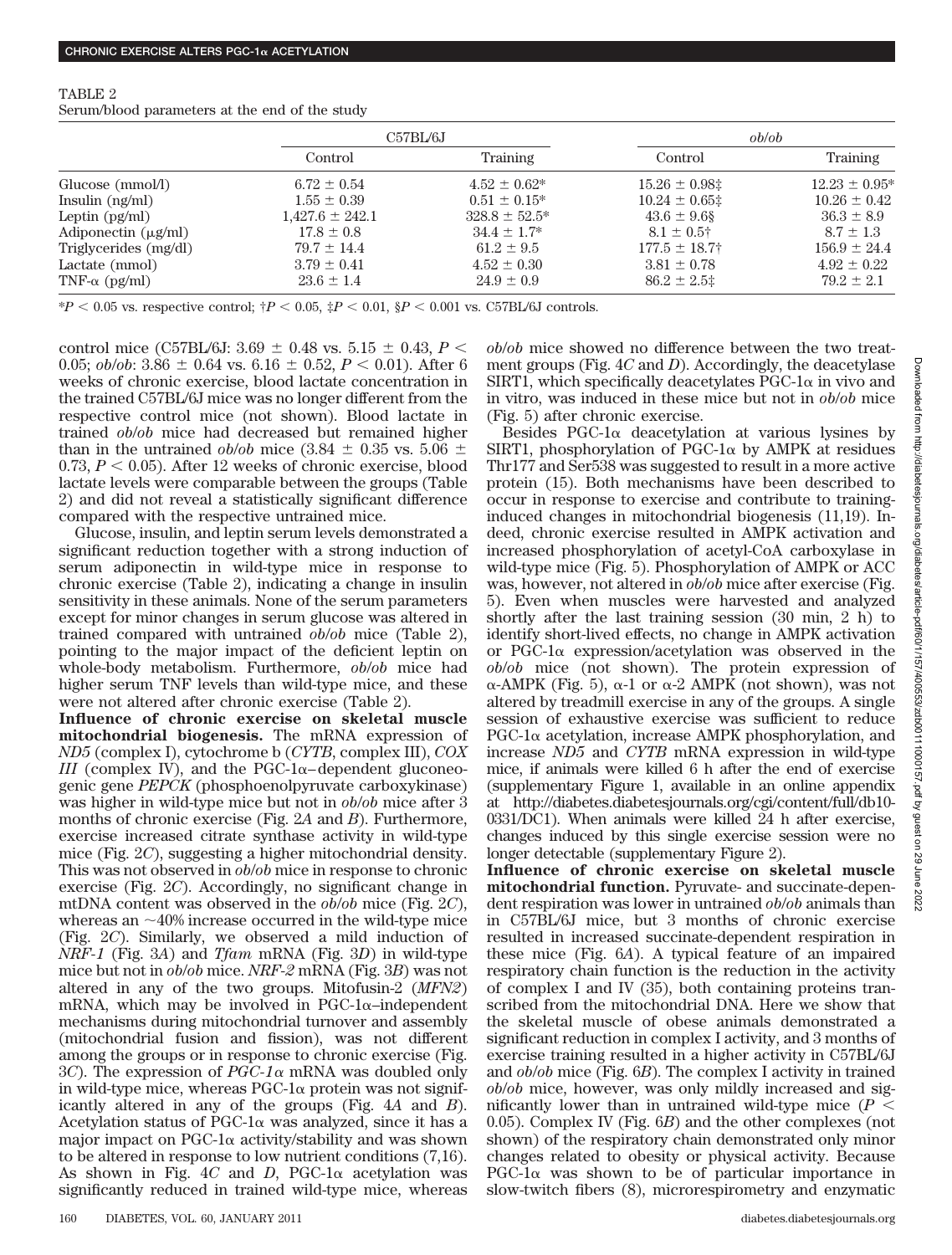

**FIG. 2. Markers of mitochondrial biogenesis after chronic exercise.** *A***: Real-time PCR analyses of primary mitochondrial transcripts** *ND5* **(complex I) and** *CYTB* **(complex III).** *B***: Real-time PCR analyses of primary mitochondrial transcript cytochrome oxidase III (***COX III***; complex IV) and the gluconeogenic phosphoenolpyruvate carboxykinase (***PEPCK***) in skeletal muscle samples. All data are normalized per 18S rRNA.** *C***: Citrate** synthase enzyme activity (IU/g wet weight) and relative copy number of mtDNA per diploid nuclear genome in the deep-red portion of the<br>gastrocnemius muscle. Numbers of animals are as described in Fig. 1. Data are mean ± SE **T, trained mice.**

measurements were performed on soleus muscle as well, which is also predominantly composed of slow type I fibers and yielded comparable results (not shown).

The mRNA expression of enzymes involved in primary cardiolipin synthesis (*CDS*, *PGPS*, *CLS*) was not different between the groups (supplementary Figure 3). To attain its high levels of linoleic acid, newly synthesized cardiolipin must initially undergo remodeling by monolysocardiolipin acyltransferase and tafazzin. Whereas the former enzyme was not altered, we observed a mild increase in tafazzin mRNA in the skeletal muscle of *ob*/*ob* mice after 3 months of exercise training (supplementary Figure 3).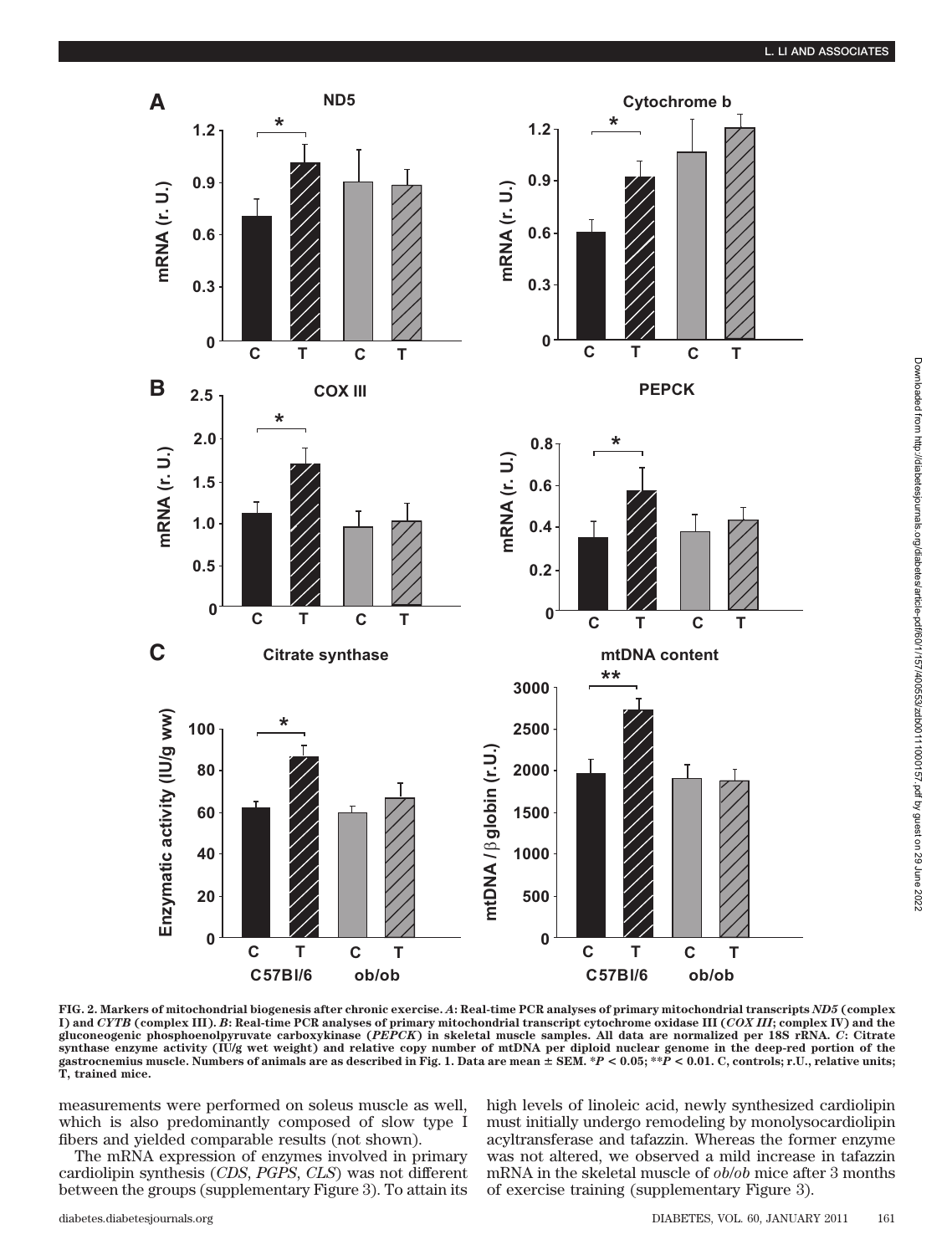

FIG. 3. mRNA expression of transcriptional activators and coactivators of mitochondrial biogenesis after chronic exercise. Results are from<br>real-time PCR analyses in skeletal muscle samples. A: Nuclear respiratory factor 1 **transcription factor A (***Tfam***). All data are normalized per 18S rRNA. Numbers of animals are as described in Fig. 1. Data are means SEM. \****P* **< 0.05. C, controls; r.U., relative units; T, trained mice.**

Effects of leptin and adiponectin on PGC-1 $\alpha$  acetyla**tion in vitro.** Leptin treatment in C2C12 myoblasts resulted in a dose-dependent increase in AMPK phosphorylation and  $PGC-1\alpha$  deacetylation as well as a concomitant induction of adiponectin protein expression (supplementary Figure 4*A*). Similarly, adiponectin treatment of C2C12 cells also resulted in AMPK phosphorylation and  $PGC-1\alpha$  deacetylation (supplementary Figure 4*B*). The observed effects of adiponectin were abolished in C2C12 myoblasts overexpressing a mutant  $PGC-1\alpha$  lacking the two AMPK phosphorylation sites compared with cells overexpressing wild-type  $PGC-1\alpha$  or cells expressing the empty plasmid.

### **DISCUSSION**

The present study demonstrates that enhanced mitochondrial biogenesis (Fig. 2) induced by chronic exercise is paralleled by PGC-1 $\alpha$  deacetylation (Fig. 4), SIRT1 protein induction, and increased phosphorylation of AMPK and ACC (Fig. 5) in wild-type mice. Although none of these exercise-induced changes were detected in *ob*/*ob* mice, comparable effects on mitochondrial respiration (Fig. 6) were observed.

All mice were trained at a speed of 15 m/min, which is a

moderate speed compared with some other studies described in the literature. Critical speed was tested in *ob*/*ob* mice and used accordingly in wild-type mice. Exhaustion in both mouse strains occurred after  $\sim 60-70$  min at this speed. As deducted from the time course of blood lactate levels in the two mouse strains, the process of adaptation to chronic exercise differs between the C57BL/6J and the *ob*/*ob* mice. Future studies are needed to elucidate the mechanisms underlying these differences. Measurements of maximal oxygen uptake or heart rate under exercise conditions may yield more conclusive data (36) but require additional equipment, which was not available for the present study. 1.13<br>  $\frac{1}{22}$  0.13<br>  $\frac{1}{22}$  0.15<br>  $\frac{1}{22}$  0.15<br>  $\frac{1}{22}$  0.15<br>  $\frac{1}{22}$  0.15<br>  $\frac{1}{22}$  0.15<br>  $\frac{1}{22}$  1.18<br>  $\frac{1}{22}$  1.18,  $\frac{1}{22}$  AMPF2,  $\frac{1}{22}$  AMPR  $\frac{1}{22}$  AMPR  $\frac{1}{22}$  AMPR  $\frac{1}{22}$  A

Three months of exercise resulted in enhanced mitochondrial biogenesis and respiration in wild-type mice, together with PGC-1 $\alpha$  deacetylation (Fig. 4), AMPK phosphorylation, and SIRT1 protein induction (Fig. 5), which suggests that these may play a role for the mitochondrial biogenic response. No change in any mitochondrial biogenic parameter including citrate synthase occurred in the *ob*/*ob* mice with training, despite the fact that they ran at a rate close to their maximum. A single session of exercise had comparable effects on PGC-1 $\alpha$ , AMPK, SIRT1, and the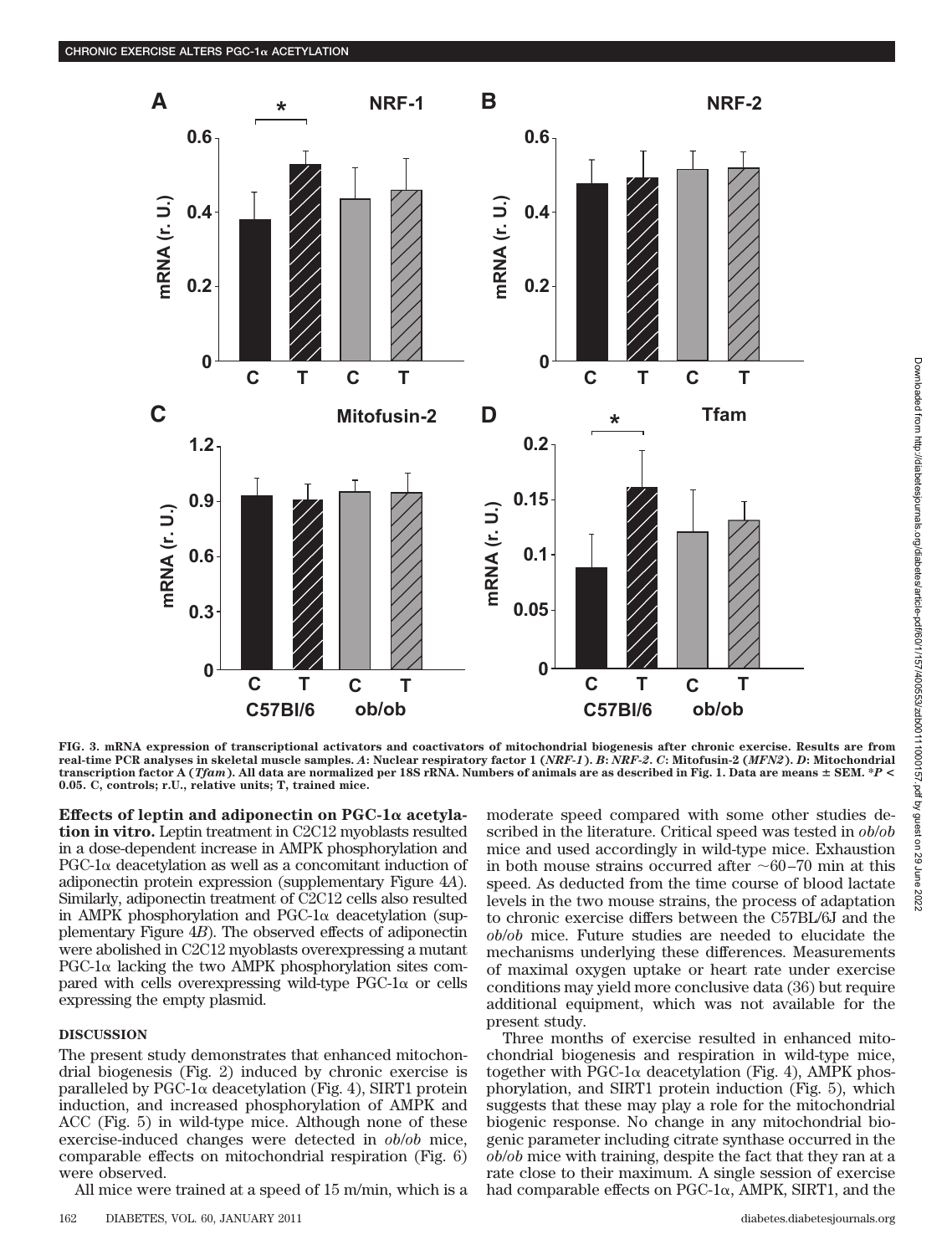

**FIG. 4.** Changes in PGC-1α expression and acetylation after chronic exercise. A: Real-time PCR analyses of *PGC-1α* mRNA expression in the **skeletal muscle of C57BL/6J wild-type mice (black columns) and** *ob***/***ob* **mice (gray columns). All data are normalized per 18S rRNA.** *B***:** Densitometry of protein data. Homogenates of skeletal muscle were probed with an antibody detecting PGC-1 $\alpha$  (90 kDa). Blots were also probed **with GAPDH as a loading control.** *C***: Densitometry of immunoprecipitation (IP) experiments performed on skeletal muscle lysates, using PGC-1** for precipitation and an antibody directed against acetyl-lysine or PGC-1 $\alpha$  for detection. Data are given as acetylated PGC-1 $\alpha$  per total PGC-1 $\alpha$ **in these samples. All data are means SEM. \****P* **< 0.05; \*\****P* **< 0.01. C, controls; r.U., relative units; T, trained mice.** *D***: Representative full-size blots of IP experiments.**

mRNA expression of primary mitochondrial transcripts (supplementary Fig. 1). This suggests the involvement of fast-acting mechanisms. Long-term maintenance, however, appears to require chronic exercise or repetitive stimuli (supplementary Fig. 2). Although *PGC-1* mRNA was increased in wild-type mice, we observed only minor changes in PGC-1 $\alpha$  protein (Fig. 4). Other studies have shown exercise-induced increases in  $PGC-1\alpha$  mRNA (37) and protein (38) in skeletal muscle. However, while our mice performed moderate chronic exercise for 3 months, these studies (37,38) used rats that were trained for 5–7 days. Furthermore, a similar study performed in mice (8 weeks voluntary wheel running) demonstrated that no change in PGC-1 $\alpha$  protein was evident in plantaris and soleus muscle, although changes in mitochondrial gene expression were observed (39).

To our knowledge, this is the first study showing that chronic exercise has similar effects on SIRT1 protein  $\exp$ ression and PGC-1 $\alpha$  acetylation as previously shown by fasting (7,16) or a single exercise session (19). SIRT1 mediated lysine deacetylation can be mimicked by resveratrol resulting in increased aerobic capacity and expression of oxphos genes, together with decreased PGC-1 $\alpha$  acetylation (17). Gerhart-Hines et al. (16) showed that SIRT1 deacetylation of PGC-1 $\alpha$  is required for activation of mitochondrial fatty acid oxidation genes as well as oxphos genes. The present study suggests that SIRT1 is involved in exercise-induced changes in mitochondrial gene expression, biogenesis, and respiration in wild-type mice (Fig. 5). The ratio of the mitochondrial redox pair NADH/NAD is  $\sim 80-100$  under muscle resting conditions, but during intense exercise, falls to 2–3 (35,40). Because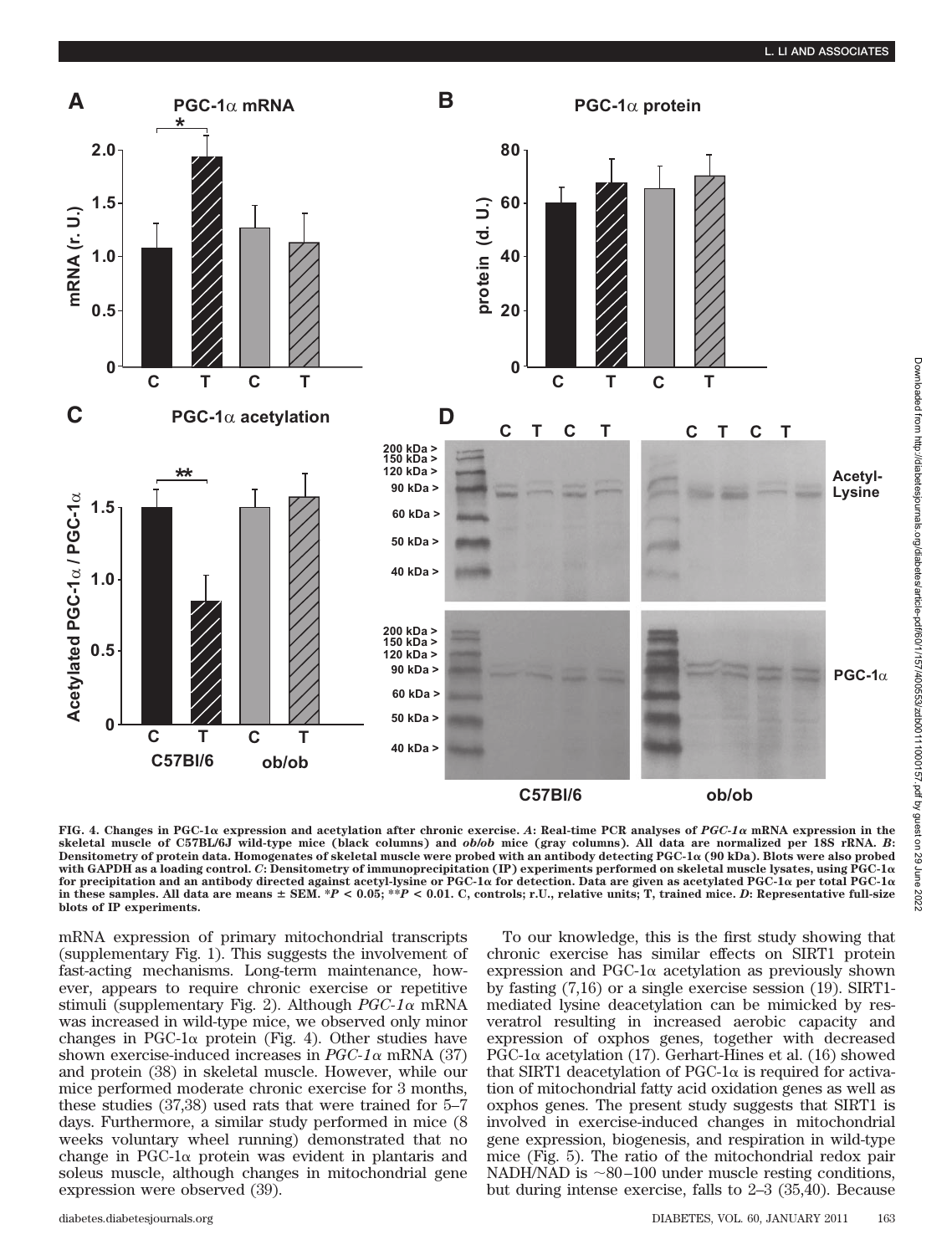

**FIG. 5. SIRT1, phospho-AMPK, and phospho-ACC protein expression after chronic exercise.** *A***: Densitometry of protein data. Homogenates of skeletal muscle probed with an antibody detecting SIRT1 (110 kDa), phospho-AMPK (62 kDa, Thr172), AMPK (62kDa), phospho-ACC (280 kDa, Ser79), ACC (280 kDa), and GAPDH (42 kDa) as a loading control. Data are means SEM. \*\****P* **< 0.01. C, control animals; r.U., relative units; T, trained animals.** *B***: Representative Western blots.**

SIRT1 is activated by NAD (41), the repeated decrease in the NADH/NAD ratio during chronic exercise may stimulate SIRT1, as observed here in mouse muscular SIRT1 protein expression (Fig. 5) or in the heart of old rats (18). However, the mechanisms leading to the lack of a SIRT1 response in *ob*/*ob* mice require further investigation.

Despite a similar degree of chronic exercise, the *ob*/*ob* mice did not respond to the stimulatory effects of exercise training (12 weeks) in any of the parameters of mitochondrial biogenesis (Figs. 2 and 3) or indicators of insulin sensitivity (Table 2). This suggests that the disturbed leptin signaling contributes to the lack of mitochondrial biogenesis via AMPK/SIRT1/PGC-1α. Similarly, it was shown that leptin is necessary for basal and cold-stimulated PGC-1 $\alpha$  expression in brown adipose tissue in  $ob/ob$ mice (42). Chronic exercise resulted in a significant increase in AMPK phosphorylation in wild-type mice (Fig. 5). Increased phosphorylation of AMPK was shown to occur after a single session of treadmill running (19,43) and after chronic exercise in mouse skeletal muscle (44). However, others have shown no differences between trained or nontrained gastrocnemius muscles in rats (45). Furthermore, the stimulatory effects of an acute session of exercise on  $\alpha$ -2 AMPK activity were lower in trained compared with untrained rats (46). The reason for these discrepancies in AMPK phosphorylation is not clear at this time but species differences may exist. *Ob*/*ob* mice have  $significantly$  higher serum TNF- $\alpha$  levels than wild-type

mice (Table 2). This may have contributed to the reduction in AMPK signaling as shown by others (27). Plasma adiponectin levels in *ob*/*ob* mice are low (Table 2), and leptin treatment increases these plasma levels markedly (26). The lack of AMPK activation in *ob*/*ob* mice (Fig. 5) correlated with plasma adiponectin (Table 2) in these mice  $(R^2 = 0.67, P < 0.05)$ . Accordingly, leptin deficiency is associated with impaired mitochondria (25) and reduced muscle AMPK phosphorylation (27).

Leptin (22) and adiponectin (23) stimulate AMPK and may thus influence mitochondrial biogenesis via increased phosphorylation of PGC-1 $\alpha$  (12). Although chronic leptin treatment in rodents was shown to increase AMPK expression and activation (47), others did not detect significant changes in the expression of mitochondrial genes in response to leptin treatment compared with pair-fed mice (48). Furthermore, whereas leptin-mediated activation of AMPK was demonstrated in H9C2 cardiomyoblasts (49), others have reported that leptin attenuates AMPK activation induced by globular or full-length adiponectin in L6 myotubes (50). Thus, whereas adiponectin has consistently been shown to activate AMPK, the effects of leptin are more obscure and may depend on additional not-yetidentified coactivators. Our in vitro experiments in C2C12 myoblasts demonstrated an increased AMPK phosphorylation and reduced PGC-1 $\alpha$  acetylation after leptin as well as adiponectin treatment (supplementary Fig. 4A). Leptin treatment also resulted in the induction of adiponectin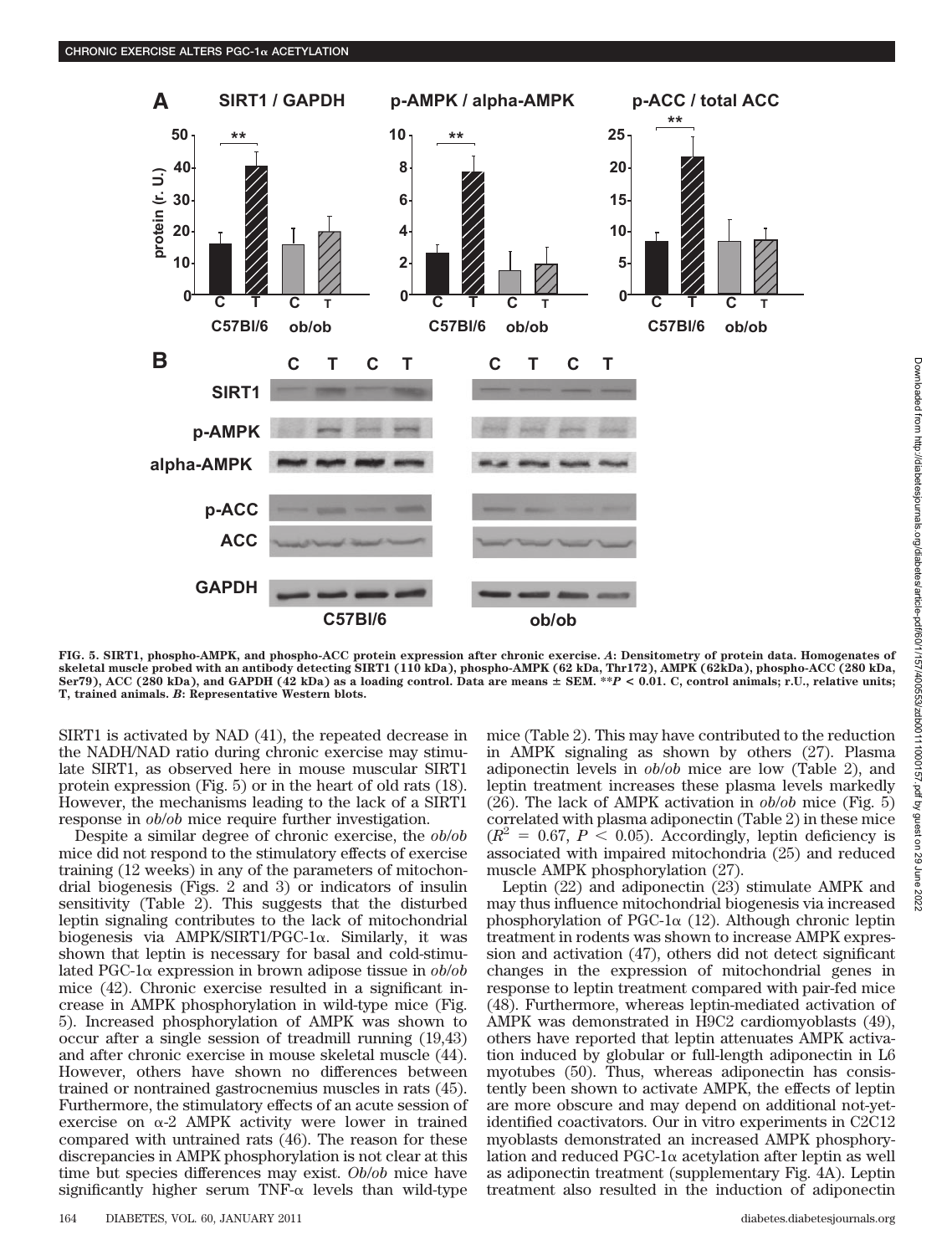

**FIG. 6. Mitochondrial function after chronic exercise.** *A***: Active rates of respiration (state 3) were measured in saponin-skinned fibers in the presence of 5 mmol/l ADP and either 10 mmol/l pyruvate (Pyr) 2 mmol/l malate or 10 mmol/l succinate (Succ) 5 mol/l rotenone. Rates of respiration are given as pmol O2/second/mg wet weight.** *B***: Effects on enzymatic activity of the respiratory chain complexes. Citrate synthase (CS) normalized complex I activity (rotenone-sensitive NADH:CoQ1 oxidoreductase) is higher in the skeletal muscle of all trained mice (hatched columns) compared with the respective controls. CS normalized activity of complex IV is similar among the groups (numbers of animals as described in Fig. 1). Data are means SEM. \****P* **< 0.05. C, controls; T, trained mice.**

protein expression. Thus, the effects of leptin on AMPK and PGC-1 $\alpha$  might be mediated via adiponectin. The observed direct effects of adiponectin were abolished in C2C12 myoblasts overexpressing mutant  $PGC-1\alpha$  lacking the two AMPK phosphorylation sites (supplementary Fig. 4B). This suggests that direct phosphorylation of PGC-1 $\alpha$ by AMPK is required for adipocytokine-induced PGC-1 $\alpha$ deacetylation. The mechanisms underlying the concomi $tant effect of adiponectin on PGC-1 $\alpha$  deacetylation and$ AMPK activation as well as the increased expression of adiponectin in C2C12 myoblasts after leptin treatment will require further investigations. The interaction between  $PGC-1\alpha$  deacetylation by SIRT1 and the AICAR-induced  $PGC-1\alpha$  phosphorylation have been investigated recently by others (19). An adiponectin-mediated mechanism can also be envisioned in wild-type mice, which demonstrate a strong increase in adiponectin plasma levels after chronic exercise (Table 2). Leptin and adiponectin plasma levels in *ob*/*ob* mice on the other hand remain low in sedentary as well as in trained obese mice (Table 2). Accordingly, it was demonstrated recently that mice with muscle-specific disruption of AdipoR1 show reduced adiponectin-mediated activation of AMPK and SIRT1 together with reduced PGC-1 $\alpha$  expression and mitochondrial content (51).

The experimental design of our study does not allow a conclusion concerning a superior role of AMPK or SIRT1, since we found similar changes in both, putatively promoting mitochondrial biogenesis. However, others have recently shown that AMPK enhances SIRT1 activity by increasing cellular  $NAD^+$  levels, resulting in the deacetylation of various SIRT1 targets (19). The *ob*/*ob* mice have a major deficit in both pathways, which may have contributed to the complete lack of a mitochondrial biogenic response. Data from DNA microarrays have shown that  $PGC-1\alpha$  target genes are coordinately downregulated in diabetic humans (2,52). Although basal expression of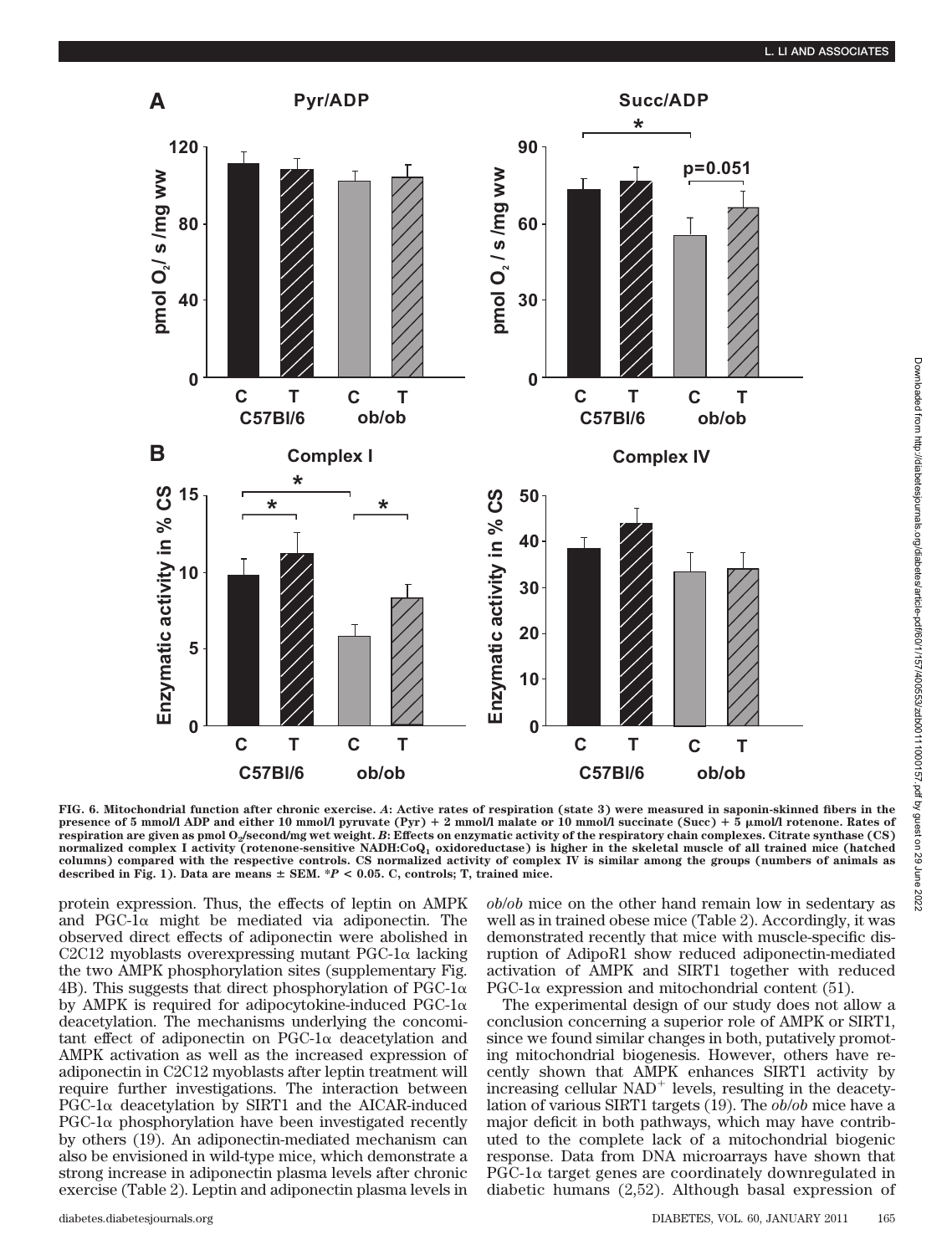$PGC-1\alpha$  target genes was not impaired, the severely obese *ob*/*ob* mice did not respond to the stimulatory effects of chronic exercise with increased mRNA expression of  $PGC-1\alpha$ , *Tfam* (Figs. 3 and 4), or PGC-1 $\alpha$ target genes (Fig. 2).

The obese *ob*/*ob* mice showed a mild increase in succinate-dependent respiration and complex I activity (Fig. 6), although no signs of mitochondrial biogenesis or changes of the AMPK/SIRT1/PGC-1 $\alpha$  signaling pathway were detected. However, the complex I activity was lower in trained *ob*/*ob* mice than in untrained wild-type mice (Fig. 6). Complex I catalytic activity critically depends on the surrounding phospholipid environment, in particular on cardiolipin (53), which is the main functional phospholipid of the mitochondrial inner membrane. Cardiolipin content falls in response to decreased muscle performance, and this fall precedes the loss of enzyme activity during decreases in mitochondrial content (54). A recent study (33) showed that exercise combined with weight loss resulted in increased oxidative enzyme activity in skeletal muscle without a significant increase in mitochondrial biogenesis, as concluded from mtDNA content. The authors suggest that the increase in mitochondrial cardiolipin facilitates the formation of mitochondrial supercomplexes with enhanced efficiency of electron transport (33). A similar mechanism can be envisioned in the severely obese *ob*/*ob* mice, which showed a moderate increase in complex I activity (Fig. 6) but no change in the expression of primary mitochondrial transcripts (Fig. 2) or transcription factors involved in mitochondrial biogenesis (Fig. 3). Changes in cardiolipin content or composition may underlie the reduced complex I activity in the *ob*/*ob* mice. It has been shown in the heart of *ob*/*ob* mice that cardiolipin composition is altered and contributes to the mitochondrial dysfunction in diabetic cardiomyopathy (55). However, mitochondrial cardiolipin content or composition was not measured in the present study, since it required the use of freshly isolated mitochondria. After primary cardiolipin synthesis, the tafazzin-mediated cardiolipin remodeling results in a specific set of acyl chains. The mildly increased mRNA expression of tafazzin in trained *ob*/*ob* mice (supplementary Fig. 3) suggests an increased cardiolipin remodeling. Future studies are needed to elucidate whether the increased tafazzin expression results in altered cardiolipin composition and increased complex I activity in the *ob*/*ob* mice after chronic exercise.

In summary, chronic exercise induces mitochondrial biogenesis together with changes in indicators of insulin sensitivity and enhanced mitochondrial respiration in wild-type mice, which requires AMPK activation and may involve SIRT1-dependent PGC-1 $\alpha$  deacetylation. Ob/ob mice show no signs of increased mitochondrial biogenesis after treadmill exercise but similar changes in mitochondrial function as observed in wild-type mice. Thus, *ob*/*ob* mice appear to have partially adapted to reduced mitochondrial biogenesis by AMPK/SIRT1/PGC-1 $\alpha$ -independent mechanisms without mtDNA replication, putatively involving changes in cardiolipin content or composition.

#### **ACKNOWLEDGMENTS**

This study was supported by the Deutsche Forschungsgemeinschaft (RO 2328/2-1), Deutsche Stiftung für Herzforschung (F/05/05), Doktor Robert Pfleger-Stiftung, and the Wilhelm-Roux program of the Medical Faculty Halle (FKZ:

No potential conflicts of interest relevant to this article were reported.

L.L., R.P., R.L, A.-C.A., and Y.C. researched data. B.N. researched data and contributed to discussion. S.R. researched data and wrote/reviewed/edited the manuscript.

The authors appreciate the technical assistance of R. Gall, B. Heinze, and R. Busath (Institute of Pathophysiology, Martin Luther University Halle-Wittenberg).

#### **REFERENCES**

- 1. Kelley DE, He J, Menshikova EV, Ritov VB. Dysfunction of mitochondria in human skeletal muscle in type 2 diabetes. Diabetes 2002;51:2944–2950
- 2. Patti ME, Butte AJ, Crunkhorn S, Cusi K, Berria R, Kashyap S, Miyazaki Y, Kohane I, Costello M, Saccone R, Landaker EJ, Goldfine AB, Mun E, DeFronzo R, Finlayson J, Kahn CR, Mandarino LJ. Coordinated reduction of genes of oxidative metabolism in humans with insulin resistance and diabetes: potential role of PGC1 and NRF1. Proc Natl Acad SciUSA 2003;100:8466–8471
- 3. Ravussin E, Klimes I, Sebokova E, Howard BV. Lipids and insulin resistance: what we've learned at the Fourth International Smolenice Symposium. Ann N Y Acad Sci 2002;967:576–580
- 4. Koves TR, Li P, An J, Akimoto T, Slentz D, Ilkayeva O, Dohm GL, Yan Z, Newgard CB, Muoio DM. Peroxisome proliferator-activated receptorgamma co-activator 1alpha-mediated metabolic remodeling of skeletal myocytes mimics exercise training and reverses lipid-induced mitochondrial inefficiency. J Biol Chem 2005;280:33588–33598
- 5. Irrcher I, Adhihetty PJ, Joseph AM, Ljubicic V, Hood DA. Regulation of mitochondrial biogenesis in muscle by endurance exercise. Sports Med 2003;33:783–793
- 6. Wu Z, Puigserver P, Andersson U, Zhang C, Adelmant G, Mootha V, Troy A, Cinti S, Lowell B, Scarpulla RC, Spiegelman BM. Mechanisms controlling mitochondrial biogenesis and respiration through the thermogenic coactivator PGC-1. Cell 1999;98:115–124
- 7. Rodgers JT, Lerin C, Haas W, Gygi SP, Spiegelman BM, Puigserver P. Nutrient control of glucose homeostasis through a complex of PGC-1alpha and SIRT1. Nature 2005;434:113–118
- 8. Lin J, Wu H, Tarr PT, Zhang CY, Wu Z, Boss O, Michael LF, Puigserver P, Isotani E, Olson EN, Lowell BB, Bassel-Duby R, Spiegelman BM. Transcriptional co-activator PGC-1 alpha drives the formation of slow-twitch muscle fibres. Nature 2002;418:797–801
- 9. Wright DC, Geiger PC, Han DH, Jones TE, Holloszy JO. Calcium induces increases in peroxisome proliferator-activated receptor gamma coactivator-1alpha and mitochondrial biogenesis by a pathway leading to p38 mitogen-activated protein kinase activation. J Biol Chem 2007;282:18793– 18799
- 10. Puigserver P, Rhee J, Lin J, Wu Z, Yoon JC, Zhang CY, Krauss S, Mootha VK, Lowell BB, Spiegelman BM. Cytokine stimulation of energy expenditure through p38 MAP kinase activation of PPARgamma coactivator-1. Mol Cell 2001;8:971–982
- 11. Winder WW, Holmes BF, Rubink DS, Jensen EB, Chen M, Holloszy JO. Activation of AMP-activated protein kinase increases mitochondrial enzymes in skeletal muscle. J Appl Physiol 2000;88:2219–2226
- 12. Jager S, Handschin C, St-Pierre J, Spiegelman BM. AMP-activated protein kinase (AMPK) action in skeletal muscle via direct phosphorylation of PGC-1alpha. Proc Natl Acad SciUSA 2007;104:12017–12022
- 13. Ojuka EO. Role of calcium and AMP kinase in the regulation of mitochondrial biogenesis and GLUT4 levels in muscle. Proc Nutr Soc 2004;63:275– 278
- 14. Li X, Monks B, Ge Q, Birnbaum MJ. Akt/PKB regulates hepatic metabolism by directly inhibiting PGC-1alpha transcription coactivator. Nature 2007; 447:1012–1016
- 15. Rodgers JT, Lerin C, Gerhart-Hines Z, Puigserver P. Metabolic adaptations through the PGC-1 alpha and SIRT1 pathways. FEBS Lett 2008;582:46–53
- 16. Gerhart-Hines Z, Rodgers JT, Bare O, Lerin C, Kim SH, Mostoslavsky R, Alt FW, Wu Z, Puigserver P. Metabolic control of muscle mitochondrial function and fatty acid oxidation through SIRT1/PGC-1alpha. EMBO J 2007;26:1913–1923
- 17. Lagouge M, Argmann C, Gerhart-Hines Z, Meziane H, Lerin C, Daussin F, Messadeq N, Milne J, Lambert P, Elliott P, Geny B, Laakso M, Puigserver P, Auwerx J. Resveratrol improves mitochondrial function and protects against metabolic disease by activating SIRT1 and PGC-1alpha. Cell 2006;127:1109–1122